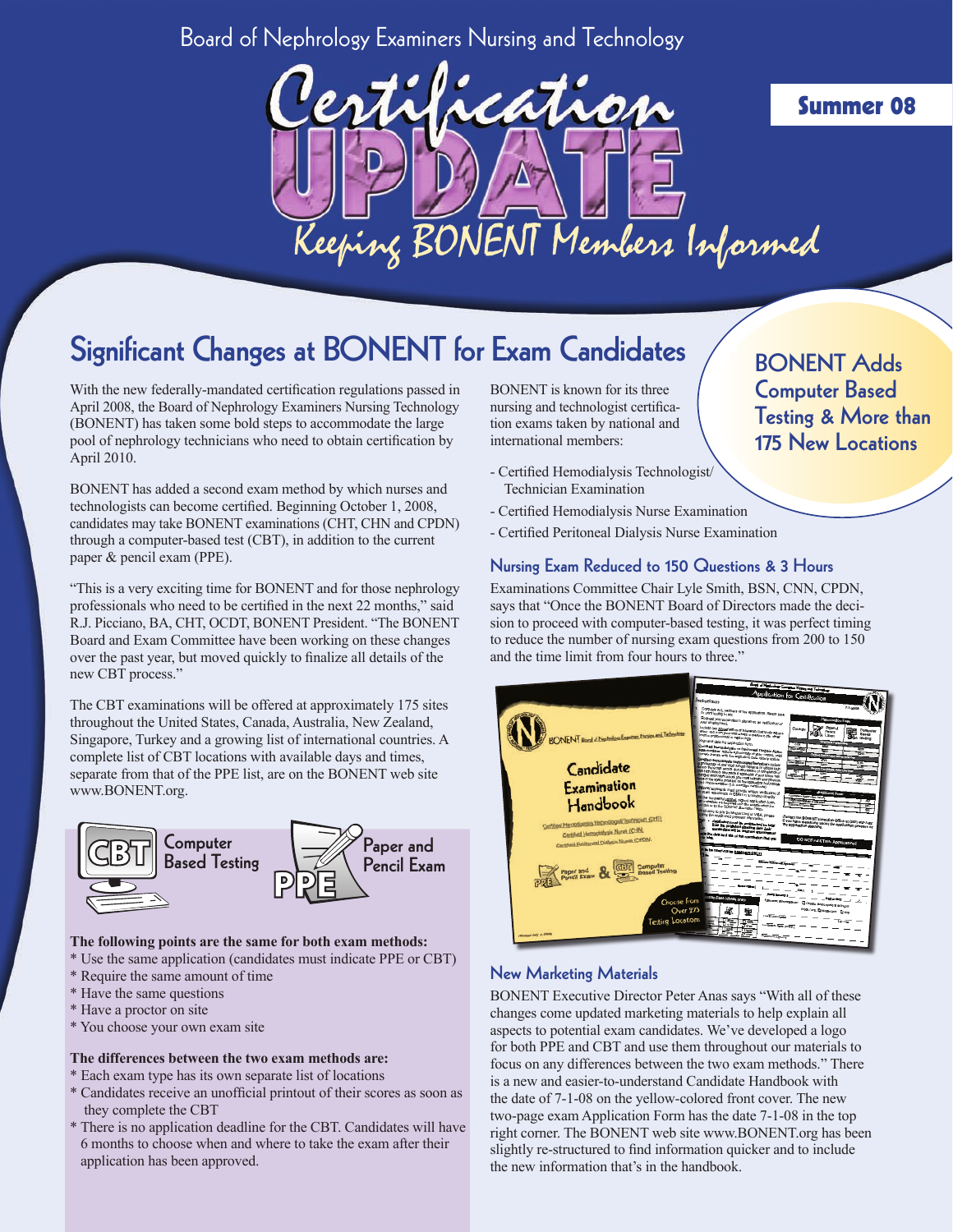

The BONENT Certification UPDATE is published quarterly by: Board of Nephrology Examiners Nursing & Technology



1901 Pennsylvania Avenue NW, Suite 607 Washington, DC 20006 Phone: 202-462-1252 Fax: 202-463-1257 *Web: www.bonent.org*

#### **BOARD OF DIRECTORS**

#### **President RJ Picciano, BA, CHT, OCDT** Stow, OH

President@bonent.org **Vice President & Update Editor Carol Johnson, RNC, MSN, CS, FNP**  Jamaica, NY

Carrajon@aol.com

**Secretary/Treasurer Paulette C. Sheeley, RN, BSN, CNN** Rock Creek, OH PCS1@alltel.net

### **Directors**

**Susan Critchfield, CHT**  Rosamond, CA scritchfieldcht@sbcglobal.net

**Zelma Griffin, BS, CHT**  South Holland, IL zgriffin2119@wowway.com

**Dennis Schell, CHT, OCDT**  Maumee, OH schellfamily5@sbcglobal.net

**Lyle Smith, BSN, CNN, CPDN**  Umatilla, OR Lyle\_BONENT@msn.com

#### **EXECUTIVE OFFICE**

**Executive Director Peter Anas**  Phone: 202.462.1252, ext. #20 peter@bonent.org

**Membership Director Laikisha Jeffries**  Phone: 202.462.1252, ext. #15 membership@bonent.org

### FROM THE PRESIDENT

## Certification Mandatory by April 2010.

More than half a million Americans suffer from end stage renal disease and are kept alive by a transplant, hemodialysis or peritoneal dialysis. A majority of patients use hemodialysis as a modality of treatment. Having this disease entitles patients to receive Medicare coverage.

The Federal government, being concerned about the education, empowerment and quality of care that kidney patients receive, has enacted legislation that will affect the way nephrology professionals practice for years to come. Dialysis technicians are required to complete special education and training and will need to be certified to practice by April 2010.



RJ Picciano *President*

To accommodate this special legislation the BONENT organization has added a second exam method by which technicians can become certified. This method is Computer Based Testing (see the article on page one).

Beginning October 1, 2008, nurses and technicians can become BONENT certified through taking the traditional Paper & Pencil Exam (PPE) or via Computer Based Testing (CBT), available in 175 convenient testing centers throughout the United States, Canada, Australia, New Zealand, Singapore, Turkey and a growing list of other international countries.

For more information on the recent legislation and the steps BONENT has taken to help facilitate the certification of every practicing technician, log on to our web site at www. BONENT.org.

Have a safe and enjoyable summer.

## BONENT Certification Well-Received at ISPD in Turkey

The International Society of Peritoneal Dialysis (ISPD) held their 12th Biennial Congress in Istanbul Turkey and BONENT had a booth in the exhibit hall. The theme of the Congress was "Positioning PD towards the Future". The discussion included the differences in PD practice and utilization in different countries and culture. The idea of how to make PD more effective and how to get more patients to select CAPD or APD was part of almost every presentation.

It became apparent that in countries where financing for dialysis was less, PD was more utilized, essentially because PD supplies could be stored during periods when there was more funding and used to get patients through times of little or no funding for dialysis. The hurdles to get supplies and trained healthcare professionals into "3rd World" countries were also discussed.

BONENT had a booth in the main exhibit hall, complements of the ISPD organizing committee, along with the ISPD-North American Chapter, European Dialysis & Transplant Nurses' Association and the Turkish Dialysis Nurses' Association. Lyle Smith, RN, CPDN, chair of the BONENT International Committee and BONENT Board Director, managed the booth. He had discussions with many nurses and physicians from a vast number of countries on the value of PD certification of nurses as one component of positioning PD for the future. The BONENT message was well received.

Mr. Smith also had the opportunity to participate in a roundtable discussion of PD nurses on the most pressing issues in PD Therapy, including how to get the use of PD in all countries, ethics and end of life issues. If there are any questions about the seminar or ISPD, they can be sent to Lyle at Lyle BONENT@msn.com.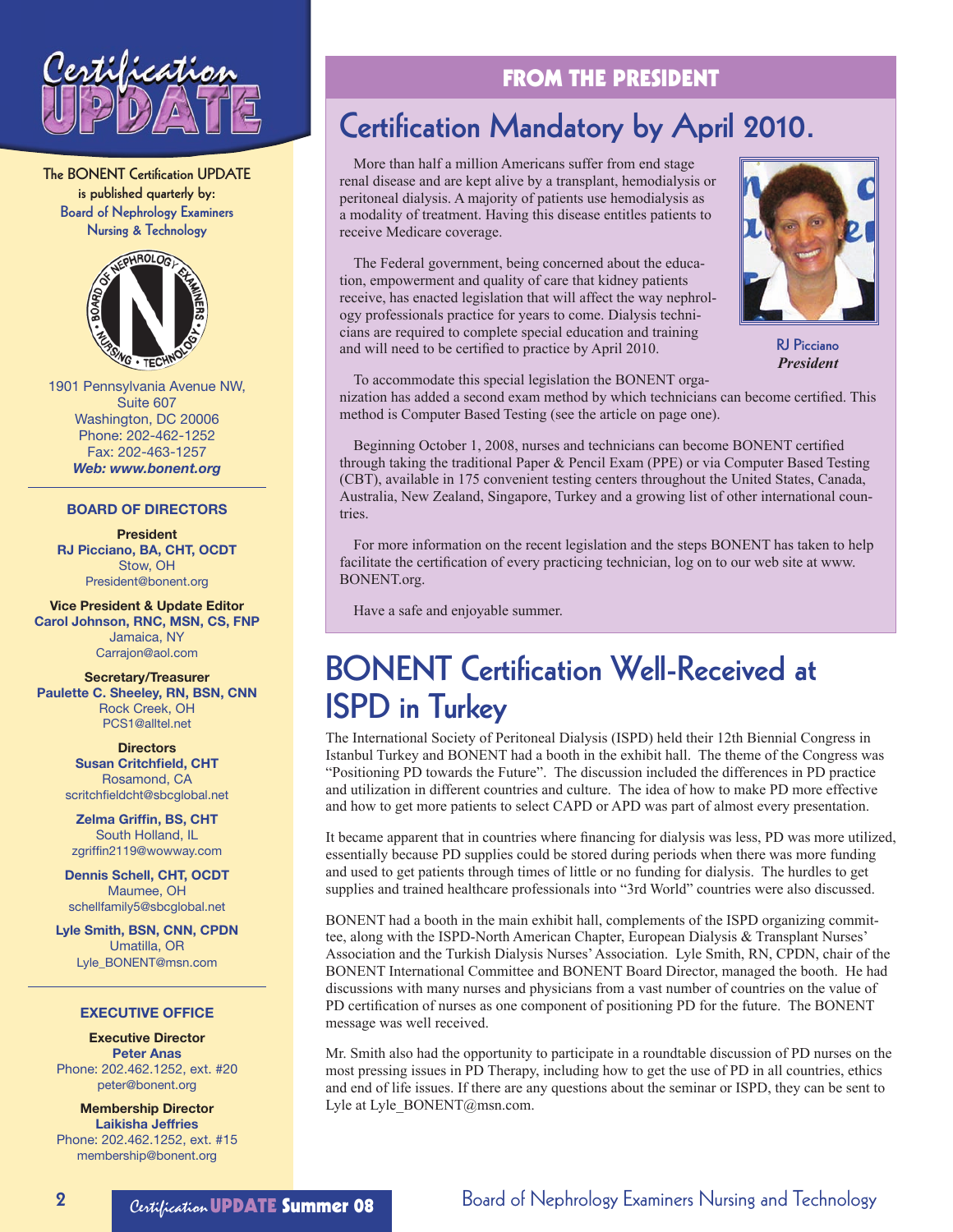### BOARD MEMBER PROFILE INTERVIEW

## Zelma Griffin, BS, CHT

#### **What is your professional position and the name of your facility?**

I am a dialysis technologist and a dialysis instructor for Condensed Curriculum International, Inc., St. John Hospital, Chicago Height, IL

#### **What is your background experience?**

I worked as a nurse aid and graduated with an AAS from Malcolm X College in dialysis and also received a BA in Health Administration from Governor State University. I hold several certifications in the dialysis and medical field and am the NANT Director of Chapter Affairs, NANT Past President and also President of the NANT Chicago Chapter.

#### **What led you to this as a profession?**

I went to nursing school because there was no one to care for my grandmother and I wanted to earn my degree as an LPN. Then I realized that there was a shortage in the dialysis profession, so I proceeded to get a degree in Dialysis.

**In what ways has membership in BONENT benefited you?** Because of BONENT, my knowledge has expanded, my skills have sharpened and many educational opportunities have been presented to me thorough my co-workers.

#### **What do you see as the biggest challenge facing the Dialysis field?**

The biggest challenges in our field are to continue to improve

quality and research and to promote to dialysis professionals to be aware of the BONENT certification examinations.

#### **How have you, personally, kept up with changes in the field?**

I have kept up with all the changes in dialysis by attending professional conferences.

#### **Do you enjoy any hobbies?**

I enjoy basketball, football and traveling to Cancun, Acapulco, Aruba, Jamaica, Belize and Puerto Vallarta.

**Are there any words of wisdom that you wish to share with fellow members?**  Because certification is now required in all states, this is a good step for the profession. Technicians need to continue expanding their knowledge in the dialysis field. So I recommend that they keep up by attending conferences and symposiums.

### Member Interview

## How Has BONENT Certification Helped You Professionally?



#### **Brian Flynn, CHT**

I got my BONENT certification for my job. It gave me more respect.



#### **Jo Ann Randolph, CHT**

After I took my BONENT certification, I got a raise from my job as well as respect. Being certified has helped me professionally.



#### **Diana Shelkov, CHT**

Getting certified has helped me personally. It has given me more confidence to do my job. Working with the BONENT office and Laikisha has been a wonderful experience.



#### **John Aquilar, CHT**

When I got my BONENT certification, I got more recognition from my co-workers and administration. It also gave me more respect.

Wesley Watkins Scholarship Send Us Your Essay for the

Deadline for submission: September 30, 2008 **\$500 awarded annually to as many as four BONENT members in good standing.**

2008 Topic: **Managing the Difficult Dialysis Patient**

Deadline: All documents must be postmarked by September 30, 2008 to be considered.

For More Information: Visit www.BONENT.org/scholarships

Board of Nephrology Examiners Nursing and Technology Board Certification **UPDATE Summer 08** 3